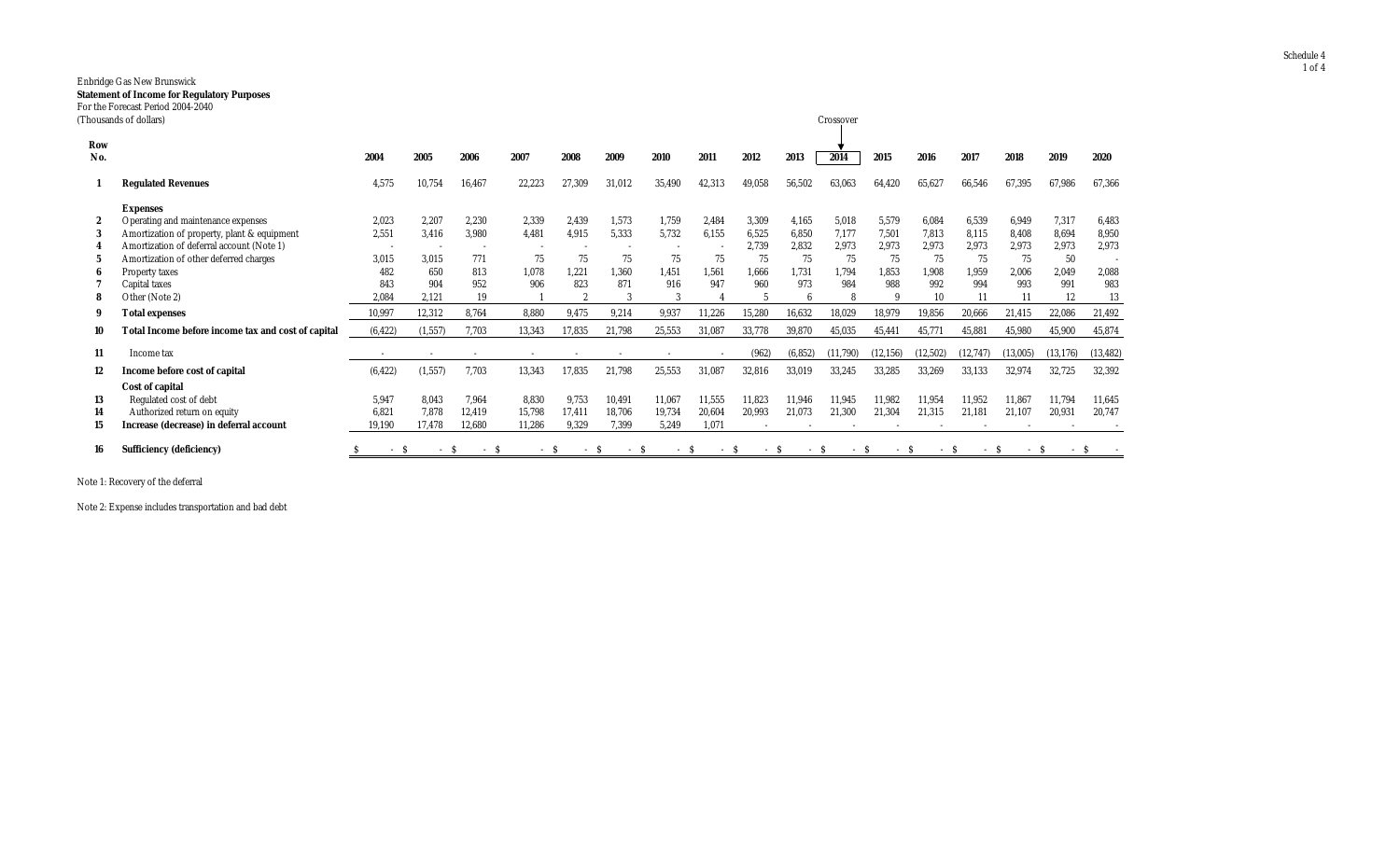## Enbridge Gas New Brunswick **Statement of Income for Regulatory Purposes** For the Forecast Period 2004-2040 (Thousands of dollars)

| Row<br>No. |                                                    | 2021      | 2022      | 2023      | 2024     | 2025      | 2026     | 2027       | 2028   | 2029     | 2030          | 2031      | 2032      | 2033       | 2034      | 2035     | 2036      | 2037      | 2038      | 2039      | 2040     |
|------------|----------------------------------------------------|-----------|-----------|-----------|----------|-----------|----------|------------|--------|----------|---------------|-----------|-----------|------------|-----------|----------|-----------|-----------|-----------|-----------|----------|
|            |                                                    |           |           |           |          |           |          |            |        |          |               |           |           |            |           |          |           |           |           |           |          |
|            | <b>Regulated Revenues</b>                          | 67,496    | 67.502    | 69,291    | 68,615   | 67,903    | 67,177   | 66.378     | 65.440 | 64,461   | 63,497        | 62,629    | 61,867    | 60,786     | 60,072    | 59,354   | 58,624    | 57,895    | 57,165    | 56,426    | 55,682   |
|            | <b>Expenses</b>                                    |           |           |           |          |           |          |            |        |          |               |           |           |            |           |          |           |           |           |           |          |
|            | Operating and maintenance expenses                 | 6,736     | 6.963     | 8,600     | 8.600    | 8,600     | 8,600    | 8.600      | 8,600  | 8.600    | 8,600         | 8,600     | 8,600     | 8,387      | 8,387     | 8,387    | 8,387     | 8,387     | 8,387     | 8,387     | 8,387    |
|            | Amortization of property, plant & equipment        | 9,184     | 9.413     | 9,620     | 9,800    | 9,967     | 10,132   | 10,255     | 10,288 | 10,287   | 10,285        | 10,339    | 10,458    | 10,579     | 10,710    | 10,840   | 10,963    | 11,088    | 11,211    | 11,328    | 11,441   |
|            | Amortization of deferral account (Note 1)          | 2,973     | 2.973     | 2.973     | 2.973    | 2.973     | 2,973    | 2,973      | 2.973  | 2.973    | 2.973         | 2.973     | 2.973     | 2.973      | 2,973     | 2.973    | 2,973     | 2.973     | 2.973     | 2,973     | 2,973    |
|            | Amortization of other deferred charges             | $\sim$    |           | $\sim$    |          |           |          |            |        |          |               |           |           |            |           |          |           |           |           |           |          |
|            | Property taxes                                     | 2.121     | 2.152     | 2.181     | 2.195    | 2.209     | 2,224    | 2,239      | 2,254  | 2.269    | 2,285         | 2.300     | 2,316     | 2.333      | 2,351     | 2.370    | 2,389     | 2.408     | 2.427     | 2.447     | 2,467    |
|            | Capital taxes                                      | 986       | 967       | 943       | 918      | 893       | 868      | 842        | 817    | 793      | 768           | 744       | 720       | 697        | 674       | 650      | 627       | 603       | 580       | 557       | 534      |
|            | Other (Note 2)                                     |           |           | 8         |          |           |          |            |        |          |               |           |           |            |           |          |           |           |           |           |          |
| 9          | <b>Total expenses</b>                              | 22,009    | 22.477    | 24,325    | 24.494   | 24,650    | 24,805   | 24.91      | 24,940 | 24,929   | 24,919        | 24,964    | 25,075    | 24,975     | 25,10     | 25,226   | 25,345    | 25,465    | 25,584    | 25,698    | 25,807   |
|            | Total Income before income tax and cost of capital | 45,488    | 45,025    | 44,966    | 44,121   | 43,253    | 42,372   | 41,461     | 40,500 | 39,532   | 38,578        | 37,665    | 36,792    | 35,811     | 34,971    | 34,128   | 33,279    | 32,430    | 31,581    | 30,729    | 29,875   |
| 11         | Income tax                                         | (13, 555) | (13, 595) | (14, 126) | (13,989) | (13, 839) | (13,682) | (13, 499)  | 13.265 | (13,013) | (12, 763)     | (12, 543) | (12, 359) | (12,060)   | (11, 885) | (11,708) | (11, 524) | (11, 340) | (11, 153) | (10, 961) | (10,766) |
| 12         | Income before cost of capital                      | 31,933    | 31.430    | 30,840    | 30,132   | 29,414    | 28,690   | 27,962     | 27,236 | 26,519   | 25,815        | 25,121    | 24,432    | 23,751     | 23,086    | 22,420   | 21,755    | 21,091    | 20,428    | 19,767    | 19,109   |
|            | Cost of capital                                    |           |           |           |          |           |          |            |        |          |               |           |           |            |           |          |           |           |           |           |          |
| 13         | Regulated cost of debt                             | 11,474    | 11.293    | 11,081    | 10,827   | 10,569    | 10,309   | 10,047     | 9.786  | 9,529    | 9,276         | 9,026     | 8,779     | 8,534      | 8,295     | 8,056    | 7,817     | 7,578     | 7,340     | 7,103     | 6,866    |
| 14         | Authorized return on equity                        | 20,459    | 20.136    | 19,759    | 19,305   | 18,845    | 18,381   | 17.915     | 17.449 | 16,990   | 16,539        | 16,095    | 15,653    | 15,217     | 14,791    | 14,364   | 13,938    | 13,512    | 13,088    | 12,665    | 12,243   |
| 15         | Increase (decrease) in deferral account            | $\sim$    |           |           |          |           |          |            |        |          |               |           |           |            |           |          |           |           |           |           |          |
| 16         | <b>Sufficiency (deficiency)</b>                    | $-S$      | - S       | $\sim$    | - ა      | - S       | $\sim$   | $ \lambda$ | - S    | $\sim$   | $ \mathbf{S}$ | - S       | $- S$     | $ \lambda$ | $ \sim$   | - S      | - 2       | - S       | - S       | – S       |          |

Note 1: Recovery of the deferral

Note 2: Expense includes transportation and bad debt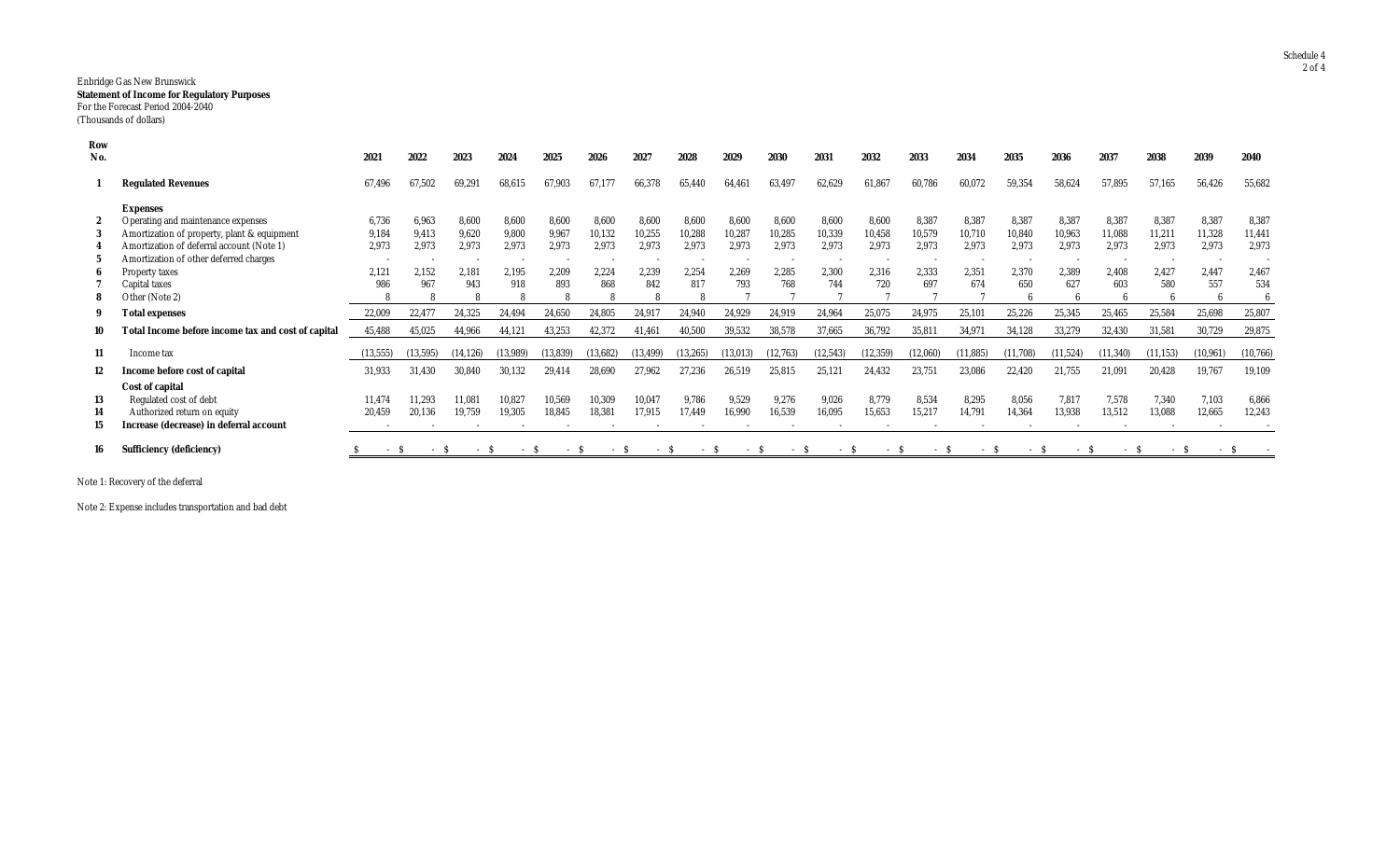|                  | Enbridge Gas New Brunswick                                      |                     |                          |                     |                          |           |           |           |                  |          |           |          |           |           |          |           |           |            |
|------------------|-----------------------------------------------------------------|---------------------|--------------------------|---------------------|--------------------------|-----------|-----------|-----------|------------------|----------|-----------|----------|-----------|-----------|----------|-----------|-----------|------------|
|                  | <b>Statement of Rate Base</b>                                   |                     |                          |                     |                          |           |           |           | Peak Accumulated |          |           |          |           |           |          |           |           |            |
|                  | For the Forecast Period 2004-2040                               |                     |                          |                     |                          |           |           |           | Deferral (PAD)   |          |           |          |           |           |          |           |           |            |
|                  | (Thousands of dollars)                                          |                     |                          |                     |                          |           |           |           |                  |          |           |          |           |           |          |           |           |            |
| Row              |                                                                 |                     |                          |                     |                          |           |           |           |                  |          |           |          |           |           |          |           |           |            |
| No.              |                                                                 | 2004                | 2005                     | 2006                | 2007                     | 2008      | 2009      | 2010      | 2011             | 2012     | 2013      | 2014     | 2015      | 2016      | 2017     | 2018      | 2019      | 2020       |
|                  | Property, plant & equipment                                     |                     |                          |                     |                          |           |           |           |                  |          |           |          |           |           |          |           |           |            |
|                  | Cost                                                            | 96,192              | 117,143                  | 149,596             | 167,717                  | 185,687   | 199,116   | 214,709   | 229,910          | 240,886  | 251,878   | 262,844  | 273,291   | 283,292   | 292,896  | 302,142   | 311,114   | 318,561    |
| $\boldsymbol{2}$ | Accumulated amortization                                        | (4,780)             | (8,074)                  | (11, 932)           | (15, 642)                | (20, 254) | (25, 463) | (31, 175) | (37, 273)        | (43,739) | (50, 551) | (57,690) | (65, 151) | (72, 924) | (80,998) | (89, 365) | (98, 017) | (106, 869) |
| 3                | Property, plant & equipment, net                                | 91.412              | 109,069                  | 137.664             | 152.075                  | 165.433   | 173.653   | 183.534   | 192.638          | 197.147  | 201.327   | 205.154  | 208.139   | 210.368   | 211.897  | 212.776   | 213.098   | 211.692    |
|                  | <b>Deferred charges</b>                                         |                     |                          |                     |                          |           |           |           |                  |          |           |          |           |           |          |           |           |            |
| 4                | Franchise fee, at cost                                          | 1,500               | 1.500                    | 1,500               | 1.500                    | 1.500     | 1,500     | 1,500     | 1.500            | 1.500    | 1.500     | 1,500    | 1,500     | 1.500     | 1.500    | 1,500     | 1,500     |            |
| 5                | Accumulated amortization                                        | (400)               | (475)                    | (550)               | (625)                    | (700)     | (775)     | (850)     | (925)            | (1,000)  | (1,075)   | (1, 150) | (1,225)   | (1,300)   | (1, 375) | (1, 450)  | (1,500)   |            |
| 6                | Franchise fee, net                                              | 1.100               | 1.025                    | 950                 | 875                      | 800       | 725       | 650       | 575              | 500      | 425       | 350      | 275       | 200       | 125      | 50        | $\sim$    |            |
|                  |                                                                 |                     |                          |                     |                          |           |           |           |                  |          |           |          |           |           |          |           |           |            |
| 7                | Deferred development costs, at cost<br>Accumulated amortization | 13,837<br>(10, 461) | 13,837<br>(13, 228)      | 13,837<br>(13, 837) |                          |           |           |           |                  |          |           |          |           |           |          |           |           |            |
| 8<br>9           |                                                                 | 3,376               | 609                      | $\overline{a}$      |                          |           |           |           |                  |          |           |          |           |           |          |           |           |            |
|                  | Deferred development costs, net                                 |                     |                          |                     |                          |           |           |           |                  |          |           |          |           |           |          |           |           |            |
| 10               | Deferred carrying costs, at cost                                | 1,125               | 1.125                    | 1,125               |                          |           |           |           |                  |          |           |          |           |           |          |           |           |            |
| 11               | Accumulated amortization                                        | (761)               | (986)                    | (1, 125)            | $\sim$                   |           |           |           |                  |          |           |          |           |           |          |           |           |            |
| 12               | Deferred carrying costs, net                                    | 364                 | 139                      | $\overline{a}$      |                          |           |           |           |                  |          |           |          |           |           |          |           |           |            |
| 13               | Deferral account                                                | 60,017              | 77,495                   | 90,175              | 101,460                  | 110,789   | 118,188   | 123,437   | 124,508          | 124,508  | 124,508   | 124,508  | 124,508   | 124,508   | 124,508  | 124,508   | 124,508   | 124,508    |
| 14               | Accumulated amortization                                        | $\sim$              | $\overline{\phantom{a}}$ |                     | $\overline{\phantom{a}}$ |           |           | $\sim$    | $\overline{a}$   | 2,739    | 5,570     | 8,544    | 11,517    | 14,491    | 17,464   | 20,438    | 23,411    | 26,385     |
| 15               | Deferral account, net                                           | 60,017              | 77,495                   | 90,175              | 101,460                  | 110,789   | 118,188   | 123,437   | 124,508          | 121,770  | 118,938   | 115,964  | 112,991   | 110.017   | 107,044  | 104,071   | 101,097   | 98,124     |
|                  |                                                                 |                     |                          |                     |                          |           |           |           |                  |          |           |          |           |           |          |           |           |            |
| 16               | <b>Total deferred charges</b>                                   | 64,857              | 79,268                   | 91,125              | 102,335                  | 111,589   | 118,913   | 124,087   | 125,083          | 122,270  | 119,363   | 116.314  | 113.266   | 110.217   | 107.169  | 104.121   | 101.097   | 98,124     |
| 17               | <b>Term deposit</b>                                             | 3,145               | 3,244                    |                     |                          |           |           |           |                  |          |           |          |           |           |          |           |           |            |
| 18               | <b>Allowance for working capital</b>                            |                     |                          | 174                 | 1,515                    | 2,183     | 3,023     | 3,540     | 4,341            | 5,117    | 5,928     | 6,640    | 6,809     | 6,960     | 7,076    | 7,183     | 7,260     | 7,346      |
| 19               | <b>Total rate base</b>                                          | 137,140             | 191,581                  | 228,963             | 255,925                  | 279,205   | 295,589   | 311,161   | 322,062          | 324,534  | 326,618   | 328,109  | 328,214   | 327,545   | 326,142  | 324,080   | 321,455   | 317,161    |
|                  |                                                                 |                     |                          |                     |                          |           |           |           |                  |          |           |          |           |           |          |           |           |            |
| 20               | Average rate base                                               | 137.140             | 173,426                  | 207,223             | 243,045                  | 267.864   | 287,782   | 303,599   | 316,977          | 323,651  | 325,947   | 327.685  | 328,211   | 327,920   | 326,867  | 325,130   | 322,771   | 319,316    |